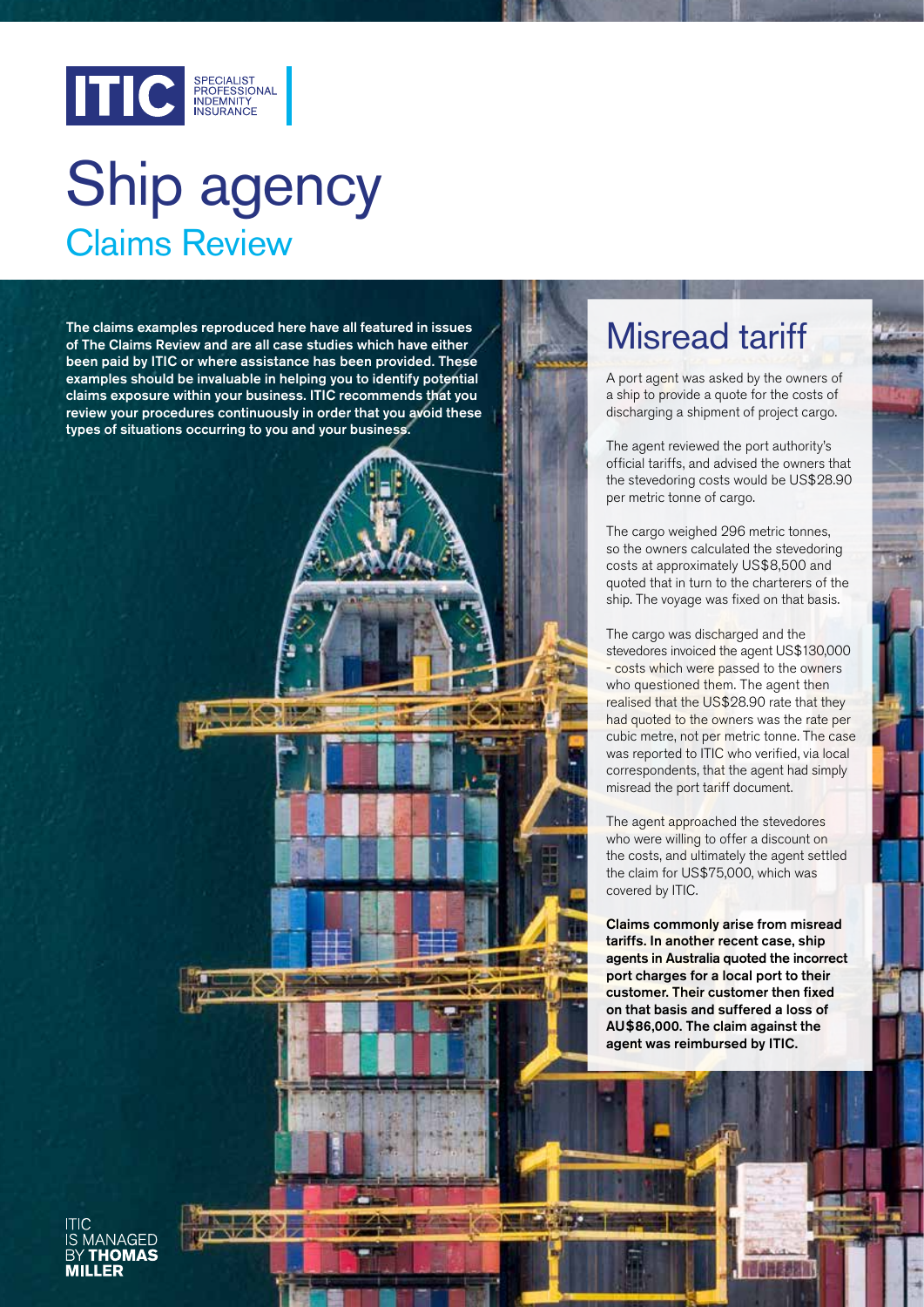#### The price of proving innocence

A ship agent was named as a second defendant by cargo interests in a claim for damage to significant quantities of imported aluminium. The ship agent had not been involved with the damage to the cargo, but had merely been included in the legal proceedings.

ITIC, on behalf of the ship agent requested that the shipowner instruct their lawyers to include the defence of the ship agent's interests, along with those of the owner's. The owner's P&I Club agreed to defend the ship agent and a judgement in favour of the defendants was passed.

However this judgement was appealed and then overturned. In the meantime the ship owner went into administration and the P&I

Club was no longer in a position to support the claim. ITIC instructed the lawyer to continue defending the ship agent. The case was then heard by an appeal court who found in favour of the claimants. This decision was appealed in the Supreme Court, who passed judgement confirming that the case filed against the agent lacked substance. The total costs incurred amounted to US\$95,000.

This claim shows the high price of proving innocence. As with a number of claims seen by ITIC, this example illustrates that you don't need to make a mistake to be sued and you could find yourself on the receiving end of legal proceedings, even if you are not at fault.



#### Boom and bust

A ship agent booked a container of calcium hypochlorite to be moved from a port in the Middle East to Europe. Calcium hypochlorite is a dangerous cargo, with an IMO classification of 5.1. The shipping line had sent clear instructions to the agent prohibiting the loading of this cargo, along with a number of other dangerous cargoes. The agent appeared to have overlooked this instruction.

Both the cargo and the container were clearly marked as dangerous cargo, so were shipped on deck as per regulations. Unfortunately the cargo auto-combusted onboard the vessel and caused damage to four other neighbouring containers, their cargoes and the ship. The total claim was in excess of US\$700,000.

Cargo claims were pursued against the shipping line, who ultimately settled each of the claims out of court. The total cost was US\$130,000, including legal costs.

The shipping line held the agent responsible and ITIC reimbursed the agent in full, less the deductible.



#### The forgotten tug costs

A Scandinavian port agent was asked by the owners of a ship to provide a proforma disbursement account for a call at their port. When the final disbursement account was sent to the owners, they questioned the fact that it included a charge of US\$17,500 for tugs that had not been part of the proforma disbursement account.

The original proforma disbursement account was used by the owners when calculating

#### Not our bills

Ship agents based in South America found themselves being pursued by owners of a ship that they had never represented. The claim was for legal costs that the ship's owners incurred for filing a response to legal proceedings issued by cargo insurers.

Due to a simple error in the ship agents' office, a bill of lading was issued in the name of "Good Ship" instead of "Good Ship 1". The documentary error went unnoticed. The "Good Ship 1" arrived in Miami, USA where the cargo was found to be damaged. Legal proceedings were subsequently issued by cargo insurers against the owners of the ship named in the bill of lading. The owners of "Good Ship" had to instruct lawyers to file a response to the demand to avoid judgment being entered against them.

The defence they filed denied liability on the basis that the "Good Ship" was not the correct ship. The claimants eventually accepted that this was the case and pursued their claim against the actual carriers. Fees and legal expenses incurred by the owners of "Good Ship" were claimed from the agent. It is interesting to speculate what would have happened if the claim against the actual carriers had become time barred before the error was resolved.



the rate required for the fixture, which meant that the owners had not allowed for the tug charges. The owners claimed the tug charges from the port agent.

Although the owners were regular callers at the port and ought to have realised that tugs were required, they claimed to have only read the bottom line when negotiating the fixture and the agent's omission had therefore caused them a loss.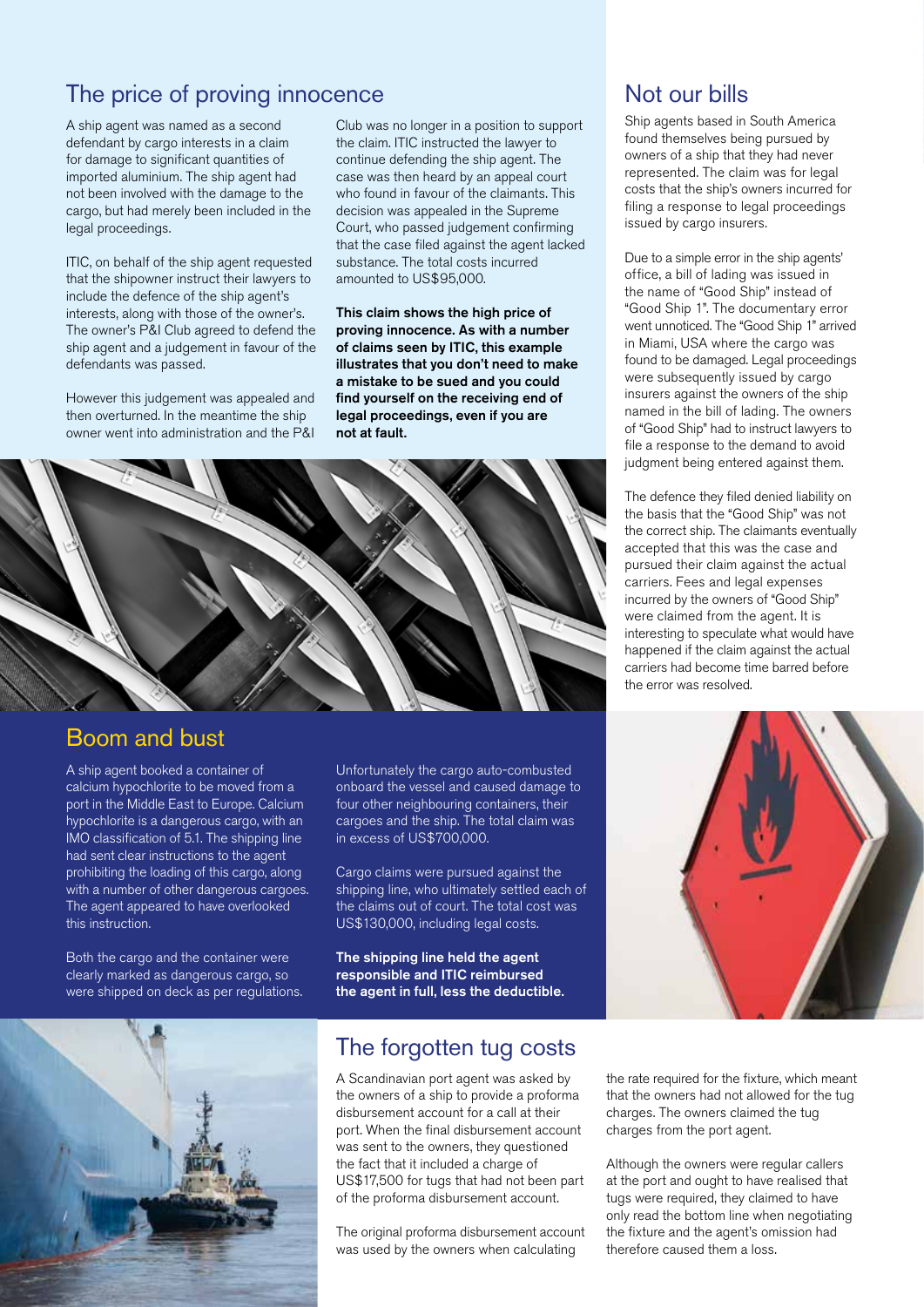

### Wrong holds

A ship agent issued bills of lading in respect of a cargo of different types of coal being transported to Canada. Due to human error, they confused the holds and indicated on the bills of lading that Coal Type A cargo was in holds 1, 3 and 5 and Coal Type B cargo was in holds 2 and 4. However, it was actually the other way around.

The cargoes were discharged to the wrong facilities. The receivers brought a claim against the owner which was passed to the agent.

ITIC arranged for lawyers to represent the agent. They argued that there was a discharge plan on the vessel (which was correct) and had the vessel been discharged in accordance with the discharge plan this claim would not have happened. In addition the receivers had a surveyor in attendance and his reports referred to the correct configuration of the cargo. The bills of lading were however clearly wrong and the agent ultimately contributed US\$185,000 which was 45% of the claimed amount.

ITIC reimbursed the costs of the settlement and the legal fees incurred.

#### Arctic arrest

A South American ship agent advised ITIC that the owners of a cruise ship owed them over US\$25,000 relating to the costs of crew and supplies incurred during various calls. Reminders and chasers to the owners had not resulted in payment and it was decided that more aggressive action was needed.

ITIC ascertained that the ship was chartered to a cruise line and was due to sail from a port in the Canadian Arctic for the High Arctic, and had no apparent plans to revisit South American waters. ITIC instructed its Canadian lawyers to arrest the ship where she was in the Canadian Arctic and within hours of the arrest being served the owners paid all the outstanding debts in full.

The owners admitted that they did not think that anyone would be able to arrest the ship in such a desolate place. The owners were wrong and they paid not only the outstanding disbursements, but also the arrest costs.

#### Telex release goes wrong

Liner agents frequently have to arrange for cargo to be released against bills of lading surrendered at the loadport – the so called "Telex Release". This type of release is risky as no bill of lading is collected at the discharge port and frequently results in misdelivery of cargo. In a recent case two containers were shipped to a port in the Netherlands by a shipper; both containers were consigned to the same company.

The shipper gave instructions to the load port agent to release one of the containers and this authority was passed to the discharge port agent, who mistakenly released both containers. The consignee never paid for the second container, and the shipper appointed lawyers to pursue recovery of  $E76,000$ , the value of the cargo in the second container, from the shipping line.

The claim was eventually settled, after negotiation, for €66,000, which was claimed from the discharge port agent.



A ship agent was advised by the local pilots' association that ships arriving or departing the port needed to give two hours' notice for pilot services instead of one.

Unfortunately, shortly after the change came into effect, the agent overlooked the new requirement. As a result there was no pilot available for a ship arriving at the port under their agency. The ship missed its berth and was delayed by 2 days.

The agent received a claim of just under US\$50,000, which was reimbursed by ITIC.

#### Berth booking blunder

Ship owners appointed a port agent for the call of their vessel for bunkers. The agent failed to complete the required customs formalities in time to book the berth.

Unfortunately, this mistake went unnoticed until the vessel was approaching the port. After being notified by the agent of the mistake, the ship owner decided to divert the vessel to another port around 500 km north of the original port as the bunker berth at the first port was not due to become free for another five days. The ship agent also operated within the second port and the bunkering proceeded without incident.

When the time came to settle invoices totalling US\$26,000 issued by the various service providers in the second port, the owners refused to pay. The owners claimed that these additional costs had been incurred by them as a result of not being able to call at the original port.

The costs were in fact the normal charges that related to bunker calls, such as tugs, security charges and pilotage and would have been payable by the owners in any event, even if the vessel had been able to call at the original port. However, the vessel had been delayed by two days and it was estimated had incurred costs that exceeded this amount for fuel and other costs, as a result of having to travel 500 km to the second port.

Rather than enter into a dispute with the owners, the ship agent paid the port costs for the bunker call, and was reimbursed by ITIC.